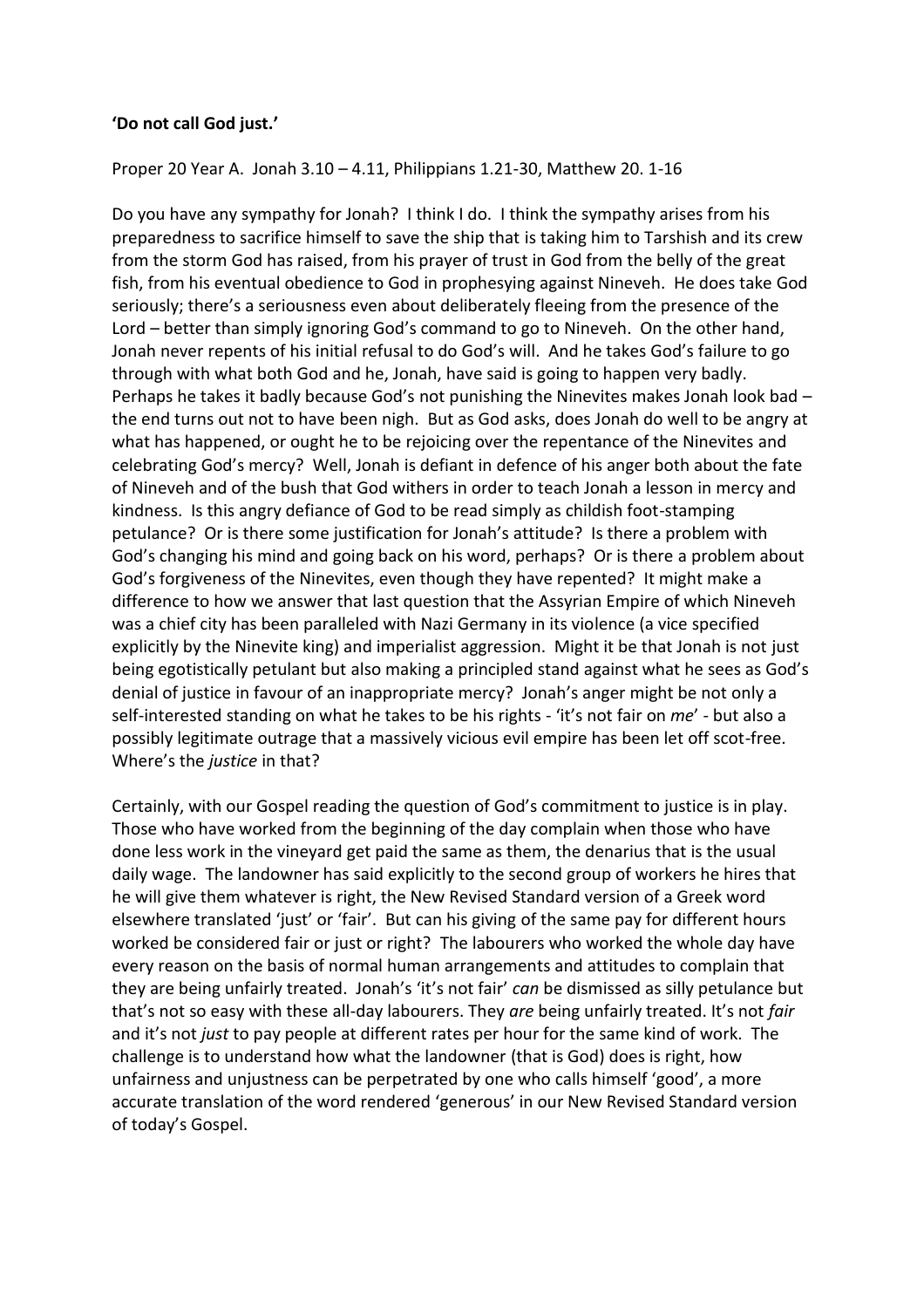Isaac the Syrian, revered as a saint in the Orthodox Church, lived and wrote in the seventh century. Pleasingly in view of our attention to Jonah today, he is also known as Isaac of Nineveh of which he was briefly bishop, a post he left because he preferred the life of a hermit. Isaac writes strikingly on God's justice, or perhaps rather his lack of it:

'Do not call God just, for His justice is not manifest in the things concerning you (you that is as a representative human being.)….How can you call God just when you come across the Scriptural passage on the wage given to the workers. *"Friend, I do thee no wrong: I choose to give unto this last even as unto thee…."* How can anyone call God just when he comes across the passage on the prodigal son who wasted his wealth with riotous living when, just for the compunction which he showed, the father ran and fell upon his neck and gave him authority over his wealth (we remember, of course, the elder son's 'It's not fair' – and it isn't)….Where, then,' asks Isaac, 'is God's justice?—for *while we are sinners* Christ died for us!'

Or again: 'Deal beneficently, not justly. Justice does not belong to the Christian way of life, and there is no mention of it in Christ's teaching.'

Isaac's perspective is one that sees God's dealings with us as characterised by the gifts of grace and mercy not by the imposition of a strict justice – and we are to imitate that in our dealings with one another.

'Mercy and justice in one soul,' says Isaac', 'is like someone who worships God and the idols in one house. Mercy is opposed to justice. Justice is the equality of the even scale, for it gives to each as he deserves; and when it makes recompense, it does not incline to one side or show respect of persons. Mercy, on the other hand, is a sorrow and pity stirred up by goodness, and it compassionately inclines a person in the direction of all; it does not pay back someone who is deserving of evil, and to someone who is deserving of good it gives a double portion. If, therefore, it is evident that mercy stands on the side of righteousness, then justice stands on the side of wickedness. As grass and fire cannot co-exist in one place, so justice and mercy cannot abide in one soul. As a grain of sand cannot counterbalance a great quantity of gold, so in comparison God's use of justice cannot counterbalance His mercy.'

Here we begin to see how a mercy opposed to justice can, though not fair, be right. A measured, well-balanced, reasonable giving to people what they deserve sells short the extravagant generosity and mercy of God and in its failure of Godlikeness may even be held wickedness.

That mercy 'compassionately inclines a person in the direction of all' is telling in our context today, where we are dealing with people, Jonah and the all-day labourers, who have no compassionate inclination towards anyone, but rather stay wrapped up in themselves, attentive to perceived slights and violations of their rights and entitlements, registering the other only as in opposition to them, subject therefore to judgement and in fact undeserving of positive regard. They don't look empathetically beyond from their own predicament to see a formerly wicked but now repentant and rejoicing Nineveh, or to register the good that has come to their fellow workers in the vineyard and express and enjoy a generous gladness for that.